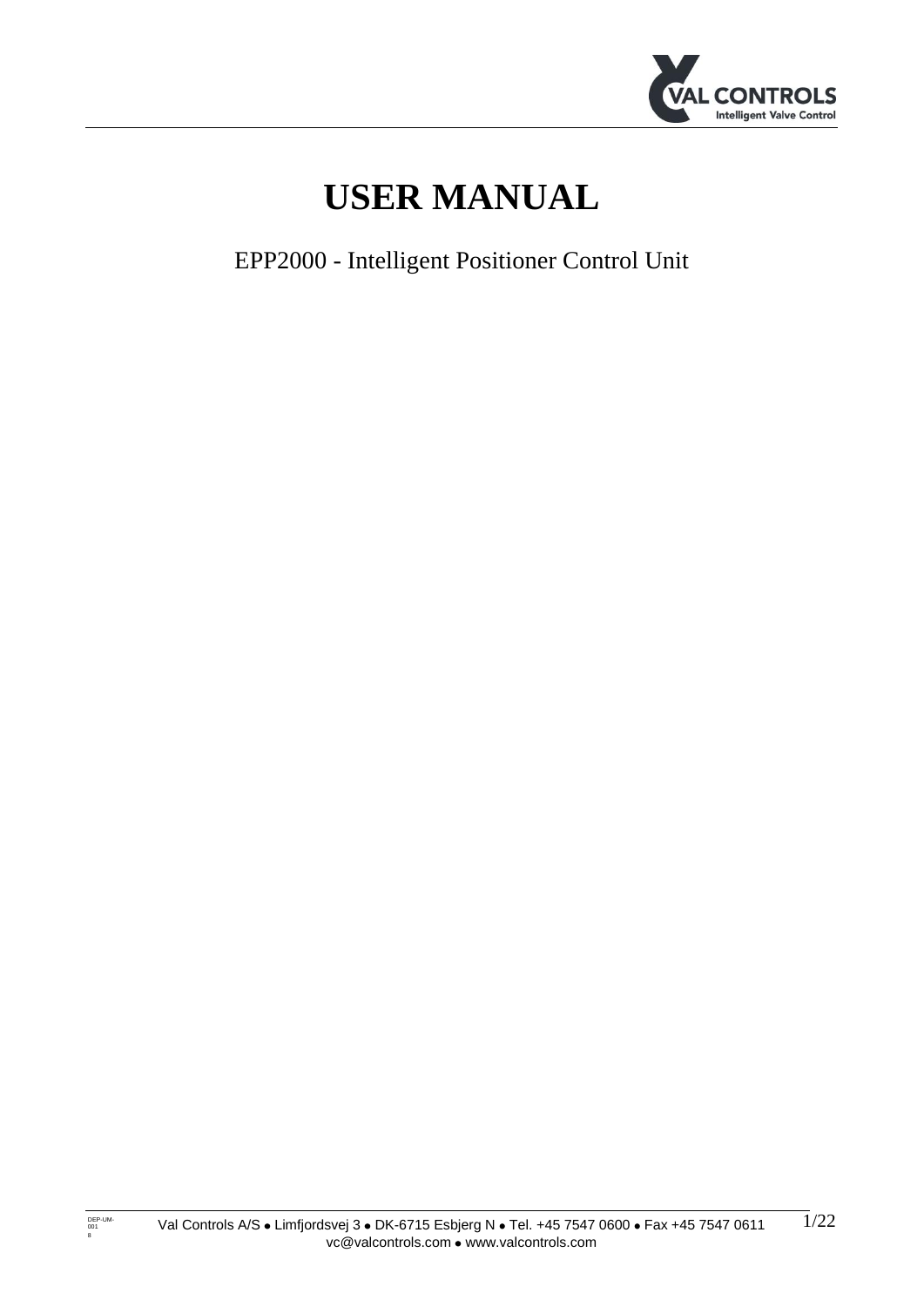

# **Table of contents:**

| 1.1<br>$\boldsymbol{2}$<br>3<br>3.1<br>3.2<br>3.3<br>3.4<br>3.5<br>3.6<br>3.7<br>4<br>4.1.1<br>4.1.2<br>4.1.3<br>5<br>5.1.1<br>5.1.2<br>5.2<br>5.3<br>5.4 |  |  |  |  |  |
|-----------------------------------------------------------------------------------------------------------------------------------------------------------|--|--|--|--|--|
|                                                                                                                                                           |  |  |  |  |  |
|                                                                                                                                                           |  |  |  |  |  |
|                                                                                                                                                           |  |  |  |  |  |
|                                                                                                                                                           |  |  |  |  |  |
|                                                                                                                                                           |  |  |  |  |  |
|                                                                                                                                                           |  |  |  |  |  |
|                                                                                                                                                           |  |  |  |  |  |
|                                                                                                                                                           |  |  |  |  |  |
|                                                                                                                                                           |  |  |  |  |  |
|                                                                                                                                                           |  |  |  |  |  |
|                                                                                                                                                           |  |  |  |  |  |
|                                                                                                                                                           |  |  |  |  |  |
|                                                                                                                                                           |  |  |  |  |  |
|                                                                                                                                                           |  |  |  |  |  |
|                                                                                                                                                           |  |  |  |  |  |
|                                                                                                                                                           |  |  |  |  |  |
|                                                                                                                                                           |  |  |  |  |  |
|                                                                                                                                                           |  |  |  |  |  |
|                                                                                                                                                           |  |  |  |  |  |
|                                                                                                                                                           |  |  |  |  |  |
|                                                                                                                                                           |  |  |  |  |  |
| 5.4.1                                                                                                                                                     |  |  |  |  |  |
|                                                                                                                                                           |  |  |  |  |  |
|                                                                                                                                                           |  |  |  |  |  |
|                                                                                                                                                           |  |  |  |  |  |
|                                                                                                                                                           |  |  |  |  |  |
|                                                                                                                                                           |  |  |  |  |  |
|                                                                                                                                                           |  |  |  |  |  |
| 5.4.2                                                                                                                                                     |  |  |  |  |  |
|                                                                                                                                                           |  |  |  |  |  |
|                                                                                                                                                           |  |  |  |  |  |
|                                                                                                                                                           |  |  |  |  |  |
|                                                                                                                                                           |  |  |  |  |  |
| 6                                                                                                                                                         |  |  |  |  |  |
| 6.1                                                                                                                                                       |  |  |  |  |  |
| 6.2                                                                                                                                                       |  |  |  |  |  |
| 6.3                                                                                                                                                       |  |  |  |  |  |
| 7                                                                                                                                                         |  |  |  |  |  |
| 8                                                                                                                                                         |  |  |  |  |  |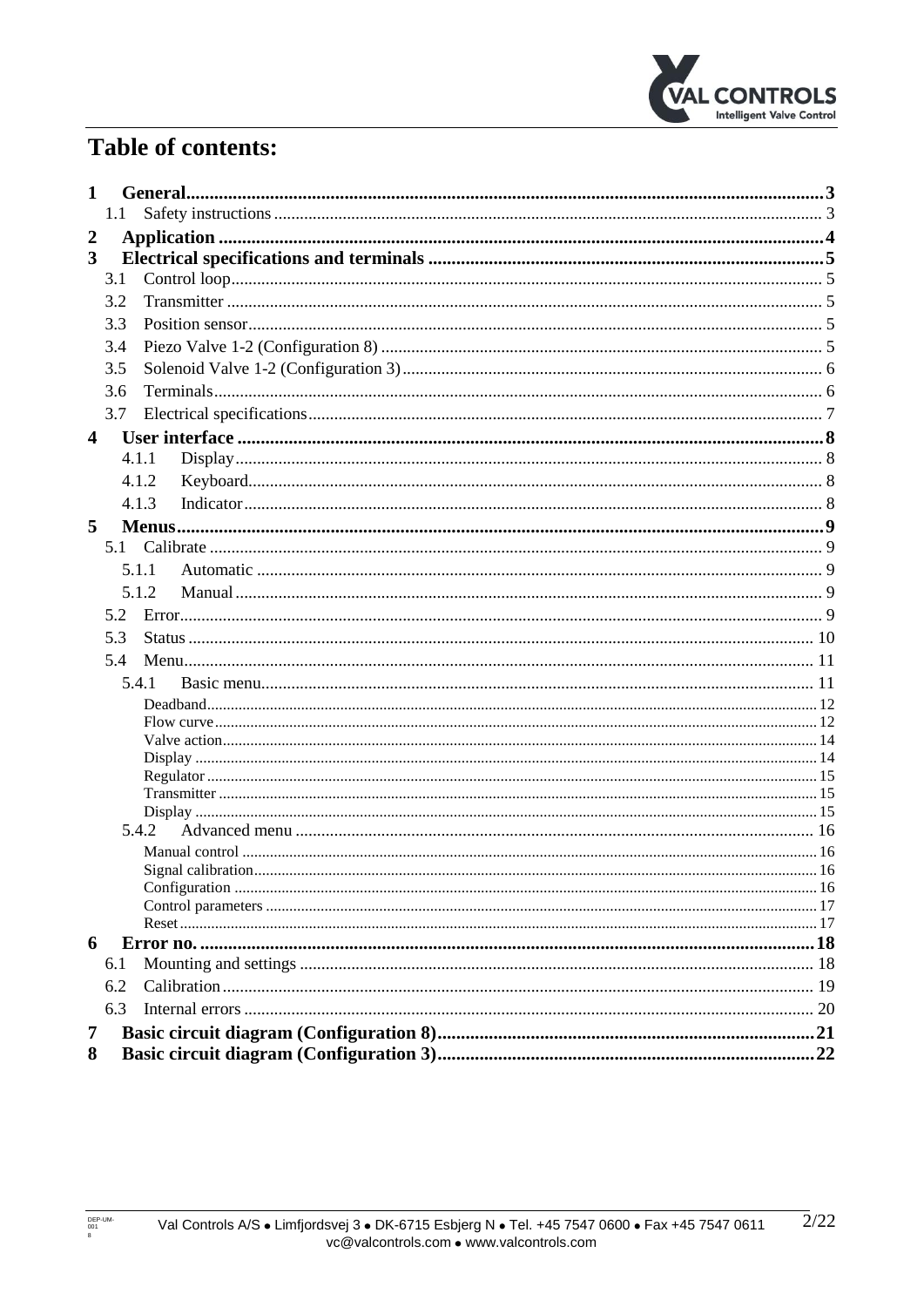

# <span id="page-2-0"></span>**1 General**

Software revision level at the time, when this document was printed:

Ver. 2.05

Hardware revision level at the time, when this document was printed:

Rev. 6

## <span id="page-2-1"></span>**1.1 Safety instructions**

For a safe installation of a positioner, the following must be observed. The module must only be installed by qualified personnel who are familiar with the national and international laws, directives and standards that apply to this product as well as all instructions in this manual.

The information in this user manual is subject to changes without notice.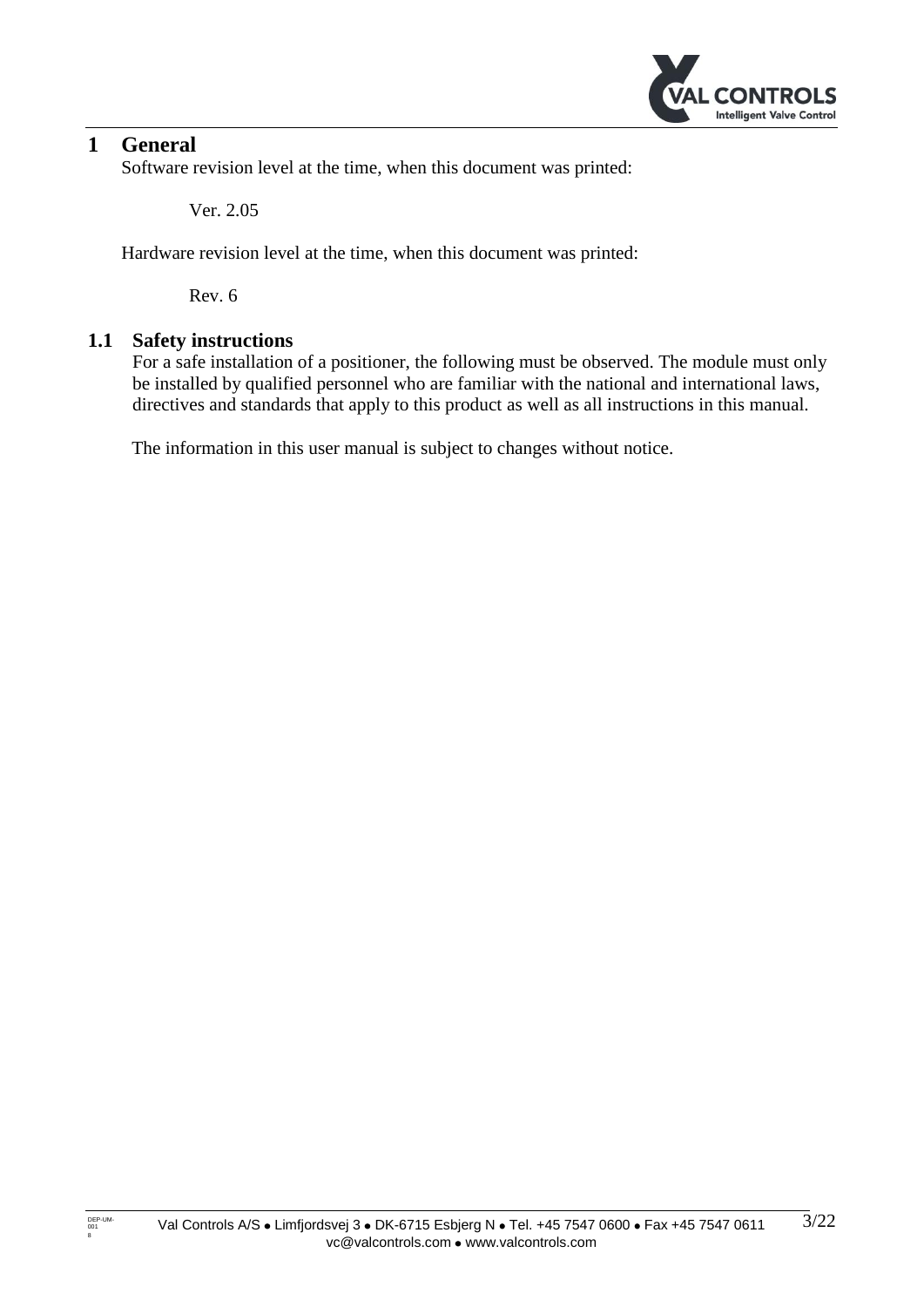

# <span id="page-3-0"></span>**2 Application**

Val Controls intelligent hydraulic positioner controls almost all hydraulic and pneumatic, linear, rotary, single-return (SR) and double-acting (DA) actuators on the market. Its compact design, with few moving parts, makes it very reliable. The flexible software calibrates automatically, it contains intern safety surveillance together with several standard flow curves. A special flow curve is defined very simple, and the positioner's set point and deadband can be adjusted from the user menu.

The positioner works by comparing the control loop signal with the position feedback, it then uses control valve signals to operate the actuator/valve to the desired position. The control loop and the transmitter loop signal is a 4-20mA signal.

The EPP2000 can control either two piezo valves or two 24VDC IS solenoid valves depending on the attached driver module.

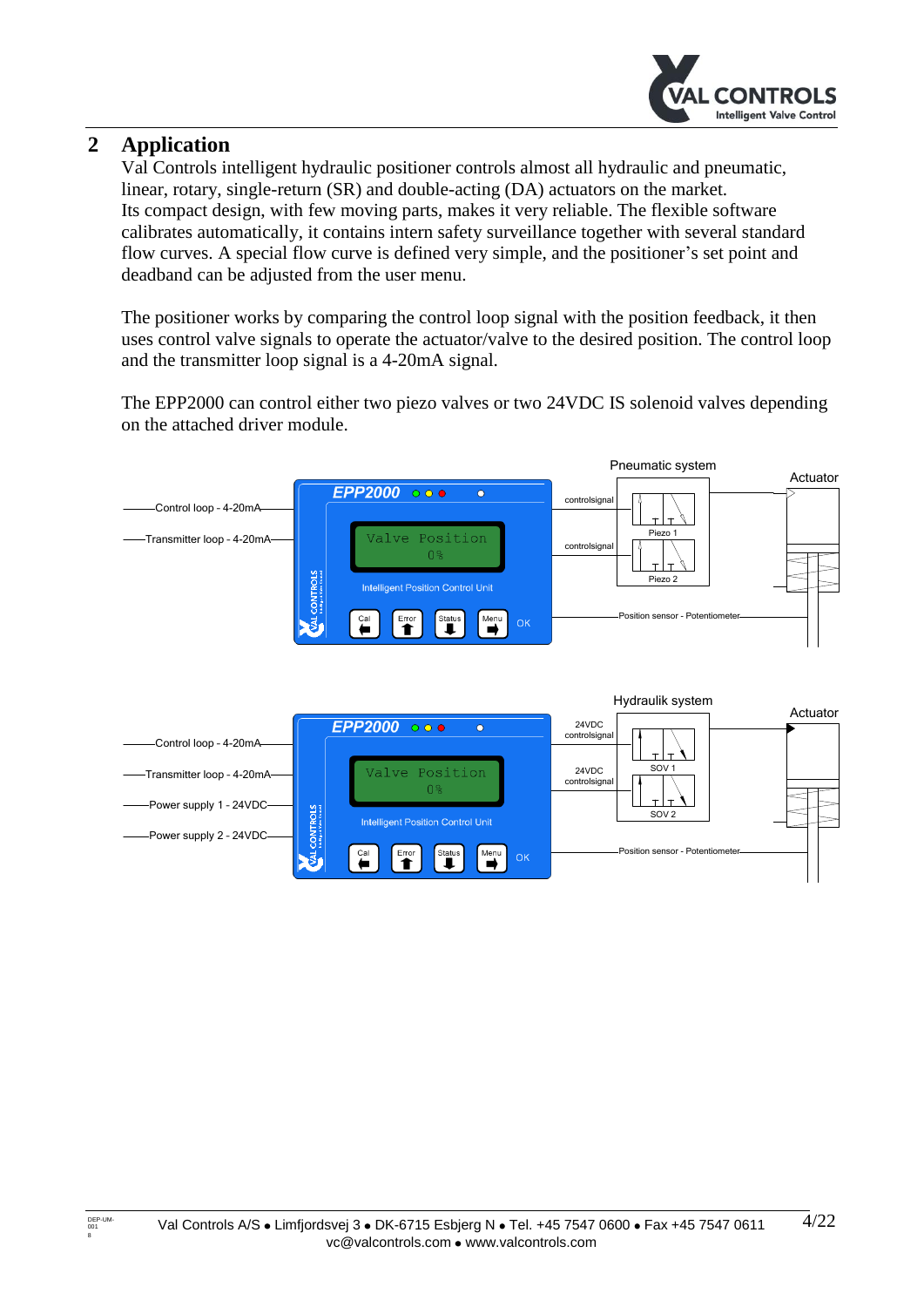

# <span id="page-4-0"></span>**3 Electrical specifications and terminals**

#### <span id="page-4-1"></span>**3.1 Control loop**

The positioner needs a 4-20mA signal from the control room.



#### <span id="page-4-2"></span>**3.2 Transmitter**

The positioner can send a 4-20mA transmitter signal to the control room. This signal is a repeated signal of the position sensor.



#### <span id="page-4-3"></span>**3.3 Position sensor**

The position feedback can be delivered from a 3-wire potentiometer.



# <span id="page-4-4"></span>**3.4 Piezo Valve 1-2 (Configuration 8)**

The positioner has 2 output to control 2 piezo valves, 1A and 2A. As an option has the positioner outputs with the inverse signal of port 1A and 2A these are port 1B and 2B.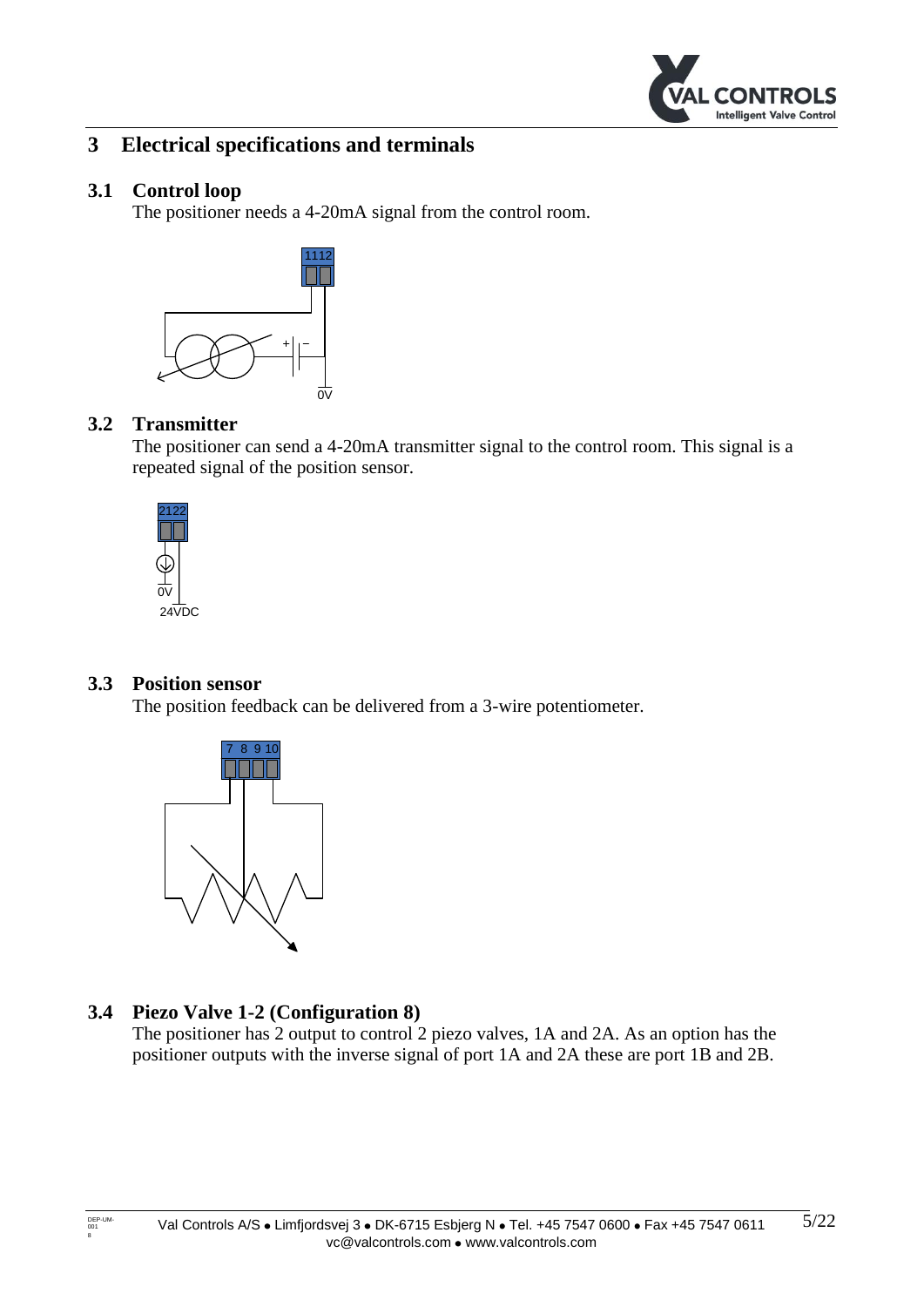



# <span id="page-5-0"></span>**3.5 Solenoid Valve 1-2 (Configuration 3)**

The positioner has 2 output to control 2 solenoid valves.



#### <span id="page-5-1"></span>**3.6 Terminals**

See the chart below to see how to connect to the terminals on the positioner.

| <b>Control loop</b>        | <b>Piezo Valve 1 (Configuration 8)</b>    |
|----------------------------|-------------------------------------------|
| 11. Control loop $(+)$     | 33. Valve 1A (-)                          |
| 12. Control loop $(-)$     | 34. Valve $1A (+)$                        |
|                            | 35. Valve 1B (-)                          |
|                            | 36. Valve 1B $(+)$                        |
| <b>Transmitter</b>         | <b>Piezo Valve 2 (Configuration 8)</b>    |
| 22. Transmitter loop (-)   | 37. Valve 2A (-)                          |
| 23. Transmitter loop $(+)$ | 38. Valve $2A (+)$                        |
|                            | 39. Valve 2B (-)                          |
|                            | 40. Valve $2B (+)$                        |
| <b>Position sensor</b>     | <b>Solenoid Valve 2 (Configuration 3)</b> |
| 7. Position sensor – High  | 23. Supply 24 VDC                         |
| 8. Position sensor – Wiper | 24. Supply 0 VDC                          |
| 9. Not Used                | 25. Valve $2 (+)$                         |
| 10. Position sensor – Low  | 26. Valve 2 (-)                           |
|                            | <b>Solenoid Valve 1 (Configuration 3)</b> |
|                            | 27. Supply 24 VDC                         |
|                            | 28. Supply 0 VDC                          |
|                            | 29. Valve $1 (+)$                         |
|                            | 30. Valve 1 (-)                           |
|                            |                                           |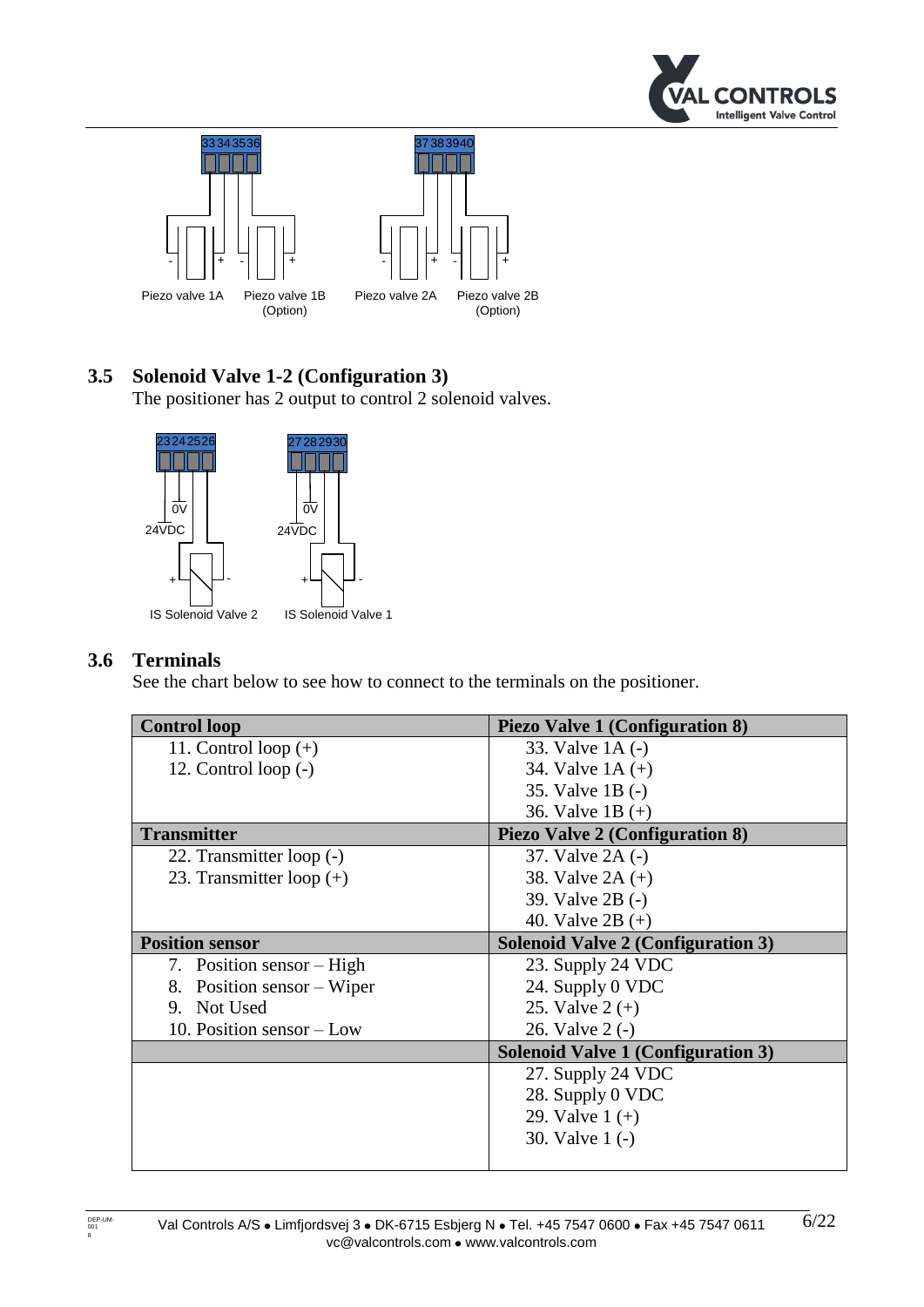

# <span id="page-6-0"></span>**3.7 Electrical specifications**

| <b>Control loop</b>                     |                                         |  |  |  |
|-----------------------------------------|-----------------------------------------|--|--|--|
| Power supply                            | $11.5 - 30$ VDC                         |  |  |  |
| Resistance                              | $<$ 550 ohm @20mA and 11VDC             |  |  |  |
| Linearity                               | $< 0.1\%$                               |  |  |  |
| <b>Transmitter loop</b>                 |                                         |  |  |  |
| Power supply                            | $5 - 30$ VDC                            |  |  |  |
| Resistance                              | $<$ 250 ohm @20mA and 5VDC              |  |  |  |
| Linearity                               | $< 0.1\%$                               |  |  |  |
| Galvanic isolated                       |                                         |  |  |  |
| <b>Position sensor</b>                  |                                         |  |  |  |
| Potentiometer size                      | 4.5 Kohm to 100 Kohm                    |  |  |  |
| Cable length                            | 1.5 meters                              |  |  |  |
| Linearity                               | Depends on potentiometer                |  |  |  |
| Piezo Valve 1-2 (Configuration 8)       |                                         |  |  |  |
| Valve                                   | 2 piezo valves                          |  |  |  |
| IS Solenoid Valve 1-2 (Configuration 3) |                                         |  |  |  |
| Max input voltage                       | 25V                                     |  |  |  |
| Typical output voltage                  | 24V                                     |  |  |  |
| Max current                             | Depends on selected ATEX safety barrier |  |  |  |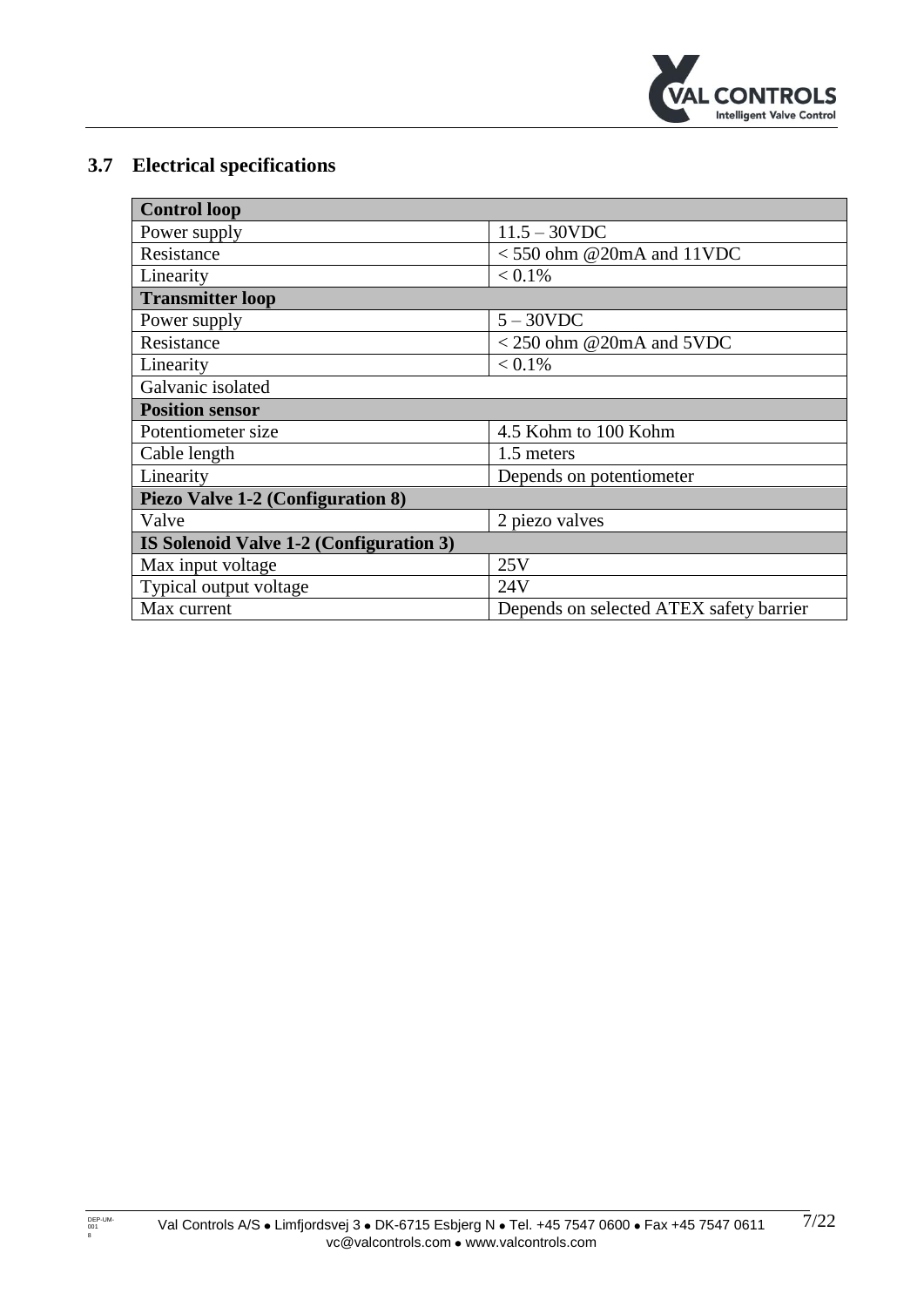

# <span id="page-7-0"></span>**4 User interface**

To control and monitor the positioner, it is fitted with a display, four buttons and three indicators.



#### <span id="page-7-1"></span>**4.1.1 Display**

The display is a two lined display.

#### <span id="page-7-2"></span>**4.1.2 Keyboard**

The keyboard has four buttons, which has the following functions.

|               |               | ັ               |              |
|---------------|---------------|-----------------|--------------|
| <b>Button</b> | Menu          | Menu navigation | Confirmation |
|               | Calibrate     | <b>Back</b>     |              |
|               | Error         | JD              |              |
|               | <b>Status</b> | Down            |              |
|               | Menu          | Forward         | ЭK           |

#### <span id="page-7-3"></span>**4.1.3 Indicator**

The indicator lights will work as follow:

- Red indicator: Flashes when an error has occurred in the positioner
- Yellow indicator: Flashes when positioner is saving to memory

DEP-UM-<br>001<br>8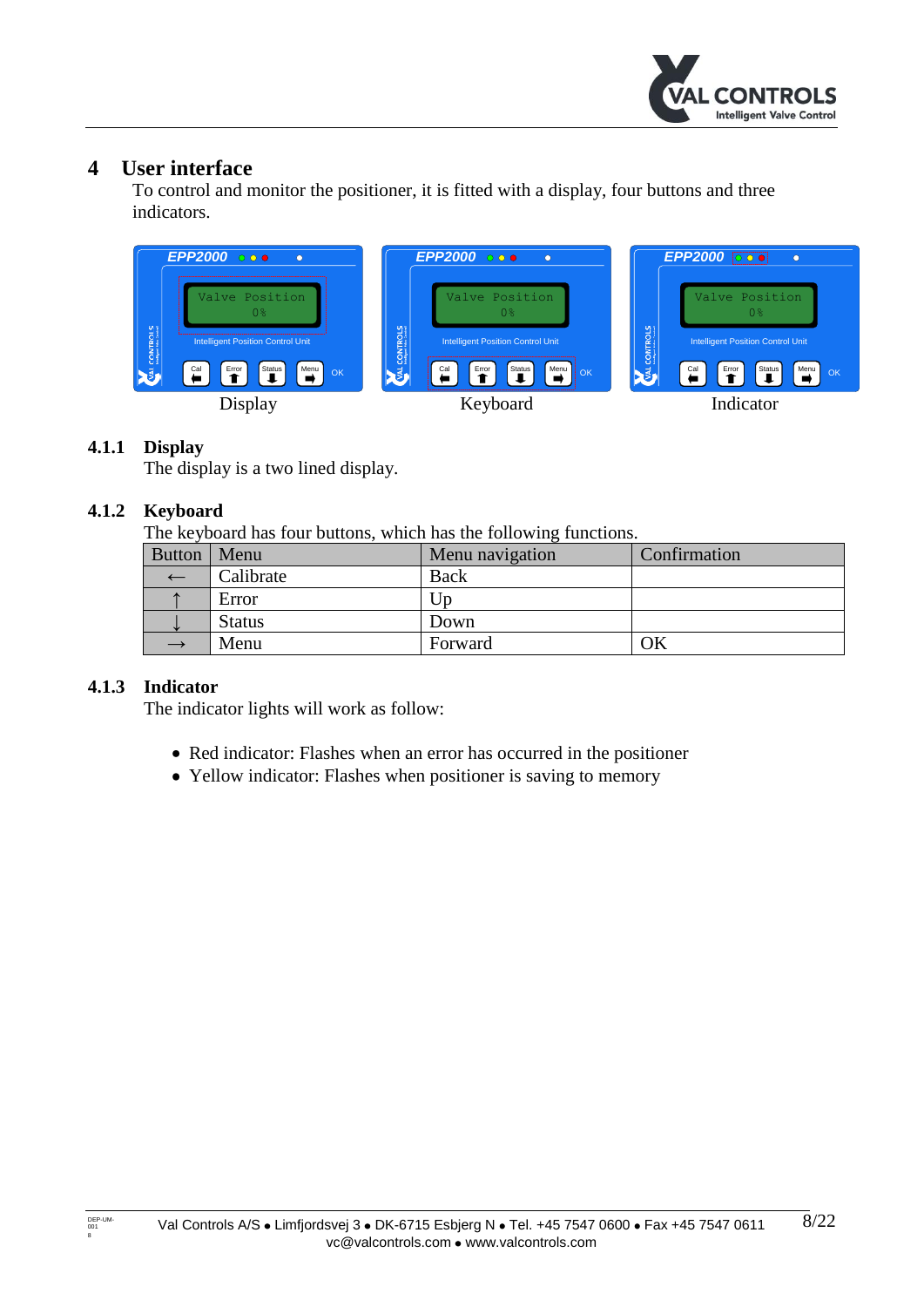

## <span id="page-8-0"></span>**5 Menus**

The positioner has four menus. All menus can be directly activated by pressing one of the four buttons.

- Calibrate  $\leftarrow$ , you will enter the calibrate menu
- Error ↑, you will enter the error menu
- Status ↓, you will enter the status menu
- Menu  $\rightarrow$ , you will enter the main menu

## <span id="page-8-1"></span>**5.1 Calibrate**

The positioner can be calibrated using two calibration menus.

| <b>Calibrate</b> | <b>Description</b>                          |
|------------------|---------------------------------------------|
| 1 Automatic      | Start the sequence to automatic calibration |
| 2 Manual         | Start the sequence to manual calibration    |

#### <span id="page-8-2"></span>**5.1.1 Automatic**

The automatic calibration is an automated calibration that will find the necessary information to optimize the performance of the system. The calibration can take from 90 sec. up to 1000 sec. The minimum requirement for the travel time of the actuator is 10 sec.

The calibration consists of the following eight steps.

|        | <b>Description</b>                     |
|--------|----------------------------------------|
| Step 1 | Measure noise                          |
| Step 2 | Finding $1st$ end                      |
| Step 3 | Finding $2^{nd}$ end                   |
| Step 4 | Hold test                              |
| Step 5 | Find break distance and time near 100% |
| Step 6 | Find pulse ON time near 100%           |
| Step 7 | Find break distance and time near 0%   |
| Step 8 | Find pulse ON time near 0%             |

#### <span id="page-8-3"></span>**5.1.2 Manual**

In the manual calibration you can manually set the end points of the travel. After manually setting the end points, the positioner will ask if it has to find more information regarding your system to optimize the performance - this is recommended.

#### <span id="page-8-4"></span>**5.2 Error**

The valve positioner will write an error message in the display when an error occurs. The positioner will despite the error message continue to regulate according to the control signal given. To see a chart over the error messages please see section [6.](#page-17-0)

| <b>Error</b>      | <b>Description</b>                                   |  |  |
|-------------------|------------------------------------------------------|--|--|
| Error explanation | Detalled explanation of the current highest priority |  |  |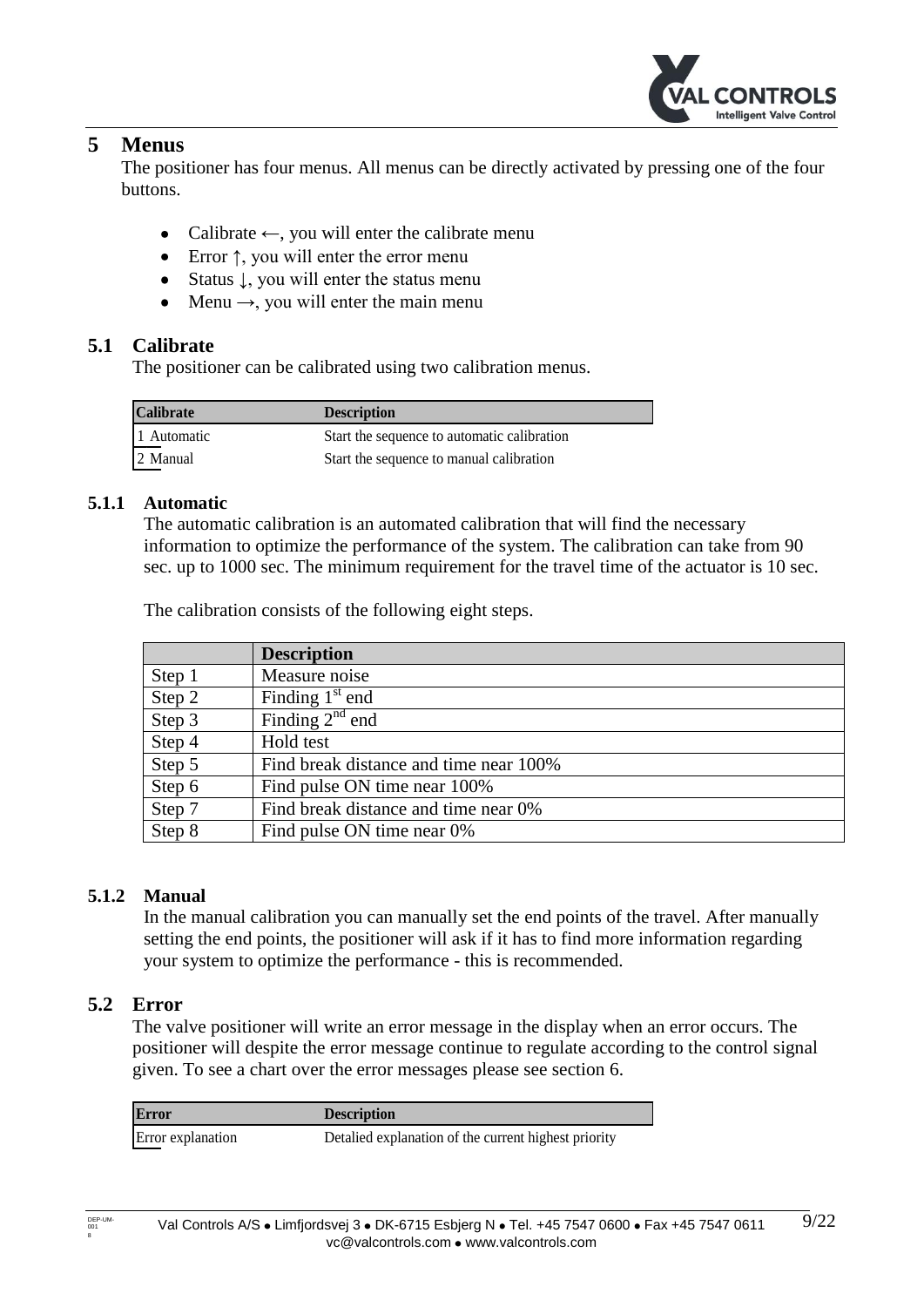

# <span id="page-9-0"></span>**5.3 Status**

If the user want to get a live status on the control parameters or a general view over the chosen configuration parameters, it is possible by pressing the "↓" key while the positioner is in regulation mode. The regulation of the valve will not be influenced.

| <b>Status</b>            | <b>Description</b>                                    |
|--------------------------|-------------------------------------------------------|
| 1 Live status            | Show updated values                                   |
| $SP - Flow$              | % value of the control loop - Flow                    |
| PV - Flow                | % value of the position loop/sensor - Flow            |
| TM - Flow                | % value of the transmitter loop - Flow                |
| SP - Travel              | % value of the control loop - Travel                  |
| PV - Travel              | % value of the position loop/sensor - Travel          |
| $SP - mA$                | mA value of the control loop from control room        |
| $TM - mA$                | mA value of the transmitter loop to control room      |
| CntV1                    | Puls counter for valve 1                              |
| CntV2                    | Puls counter for valve 2                              |
| 2 Identification         | Values to identify the product                        |
| Manu                     | Manufacture                                           |
| SW ver.                  | Software version                                      |
| Type                     | Product type                                          |
| <b>PCB</b>               | Printed circuit board unique number                   |
| 3 Basic Parameters       | Show values in the basic menu                         |
| Deadband                 | The value of the deadband                             |
| Flowcurve                | Which flow curve in use                               |
| Valve action             | Valve action                                          |
| TM action                | Transmitter action                                    |
| TM alarm pos             | Which alarm position the transmitter will go to       |
| Hold at open - Status    | Whether function is on or off                         |
| Hold at open - Time      | Time to wait while at open                            |
| Hold at close - Status   | Whether function is on or off                         |
| Hold at close - Time     | Time to wait while at close                           |
| Position                 | The direction of the position shown on the front page |
| 4 Advanced Parameters    | Show values in the advanced menu                      |
| Hysteresis               | The value of the hysteresis                           |
| Pulse Open               | The distance before the SP where IPCU starts pulsing  |
| <b>Pulse Close</b>       | The distance before the SP where IPCU starts pulsing  |
| Open on-time             | Regulating open on-time                               |
| Open off-time            | Regulating open off-time                              |
| Close on-time            | Regulating close on-time                              |
| Close off-time           | Regulating close off-time                             |
| Valve - Open             | Valve configuration for open position                 |
| Valve - Close            | Valve configuration for close position                |
| Valve - Stay-put         | Valve configuration for stay-put position             |
| <b>Linear Correction</b> | Status of the linear correction function              |
| Noise                    | The noise meassured on the pot                        |
| Sensor 1st end           | The ADC value of the potentiometer at the 1st end     |
| Sensor 2nd end           | The ADC value of the potentiometer at the 2nd end     |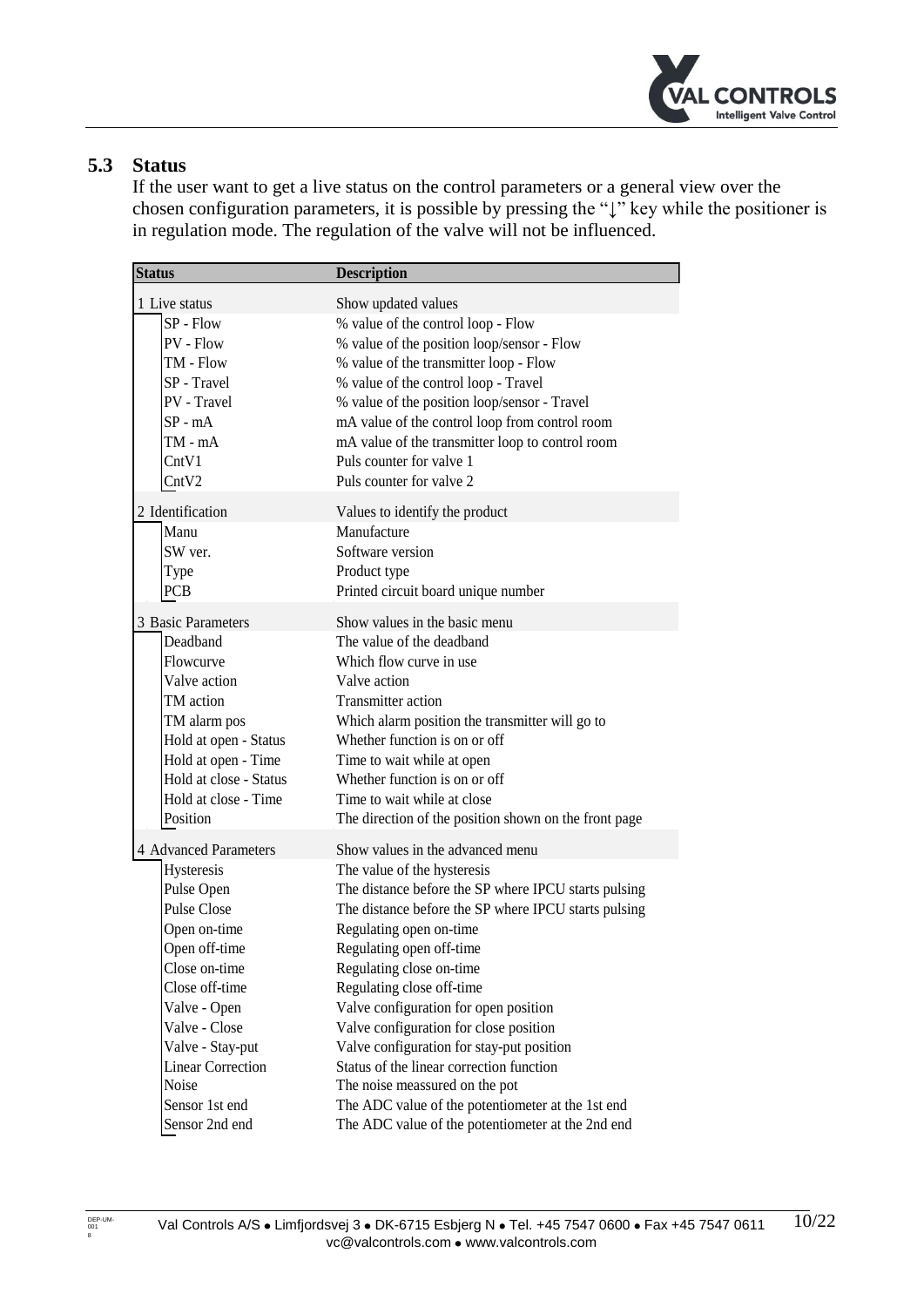

# <span id="page-10-0"></span>**5.4 Menu**

In the menu you can choose two submenus, basic and advanced. In the basic menu you can change some basic control parameters. These changes can be made will the positioner is still in service. In the advanced menu you can change some more advanced parameters. These changes will change how the positioner is working and the positioner will stop regulating while changing settings in this menu.

All changes in both menus will not have effect before the user leaves the menu and confirms the changes.

| <b>Menu</b>   | <b>Description</b>        |  |
|---------------|---------------------------|--|
| 1. Basic      | Basic control settings    |  |
| $2.$ Advanced | Advanced control settings |  |

#### <span id="page-10-1"></span>**5.4.1 Basic menu**

Basic menu structure.

| <b>Basic</b>                 | <b>Default</b> | <b>Values</b> | <b>Reset</b> | <b>Description</b>                               |
|------------------------------|----------------|---------------|--------------|--------------------------------------------------|
| 1 Deadband                   | 1.0            | $0.5 - 10.0$  | X            | Acceptable deviation from setpoint in percentage |
| 2 Flow curve                 |                |               |              | Choice of flow curve                             |
| 1 Linear                     | $\sqrt{}$      |               | X            | Linear flow curve                                |
| 2 Equal pct. 50:1            |                |               |              | Equal percentage 50:1 flow curve                 |
| 3 Custom                     |                |               |              | Custom flow curve                                |
| 3 Valve action               |                |               |              | Valve action                                     |
| 1 Direct                     | V              |               | X            | Valve opens with increasing set point value      |
| 2 Reverse                    |                |               |              | Valve closes with increasing set point value     |
|                              |                |               |              |                                                  |
| 4 Regulator functions        |                |               |              | Special function on how the positioner works     |
| 1 End settings               |                |               |              | Settings when the set point signal is 0% or 100% |
| 1 Hold at open               |                |               |              | Function at 100%                                 |
| 1 Status                     | Off            | On/off        | X            | Timer starts at 100%                             |
| 2 Time                       | 5              | $0 - 30$      | X            | Time before positioner goes to stay-put          |
| 2 Hold at close              |                |               |              | Function at 0%                                   |
| 1 Status                     | Off            | On/off        | X            | Timer starts at 0%                               |
| 2 Time                       | 5              | $0 - 30$      | X            | Time before positioner goes to stay-put          |
| 5 Transmitter                |                |               |              | Transmitter settings                             |
| Transmitter action           |                |               |              | Transmitter action                               |
| 1 Direct                     | $\sqrt{}$      |               | X            | $0\%$ flow = 4mA                                 |
| 2 Reverse                    |                |               |              | $0\%$ flow = $20mA$                              |
| 2 Transmitter alarm position |                |               |              | Transmitter alarm                                |
| 1 3.5 mA                     | V              |               | X            | In case of alarm the transmitter will be 3,5mA   |
| 2 21.5 mA                    |                |               |              | In case of alarm the transmitter will be 21,5mA  |
| 6 Display                    |                |               |              | Settings for the display and readout of values   |
| 1 Position                   |                |               |              | The valve position shown on the frontpage        |
| 1 Direct                     | V              |               | X            | Direct position                                  |
| 2 Reverse                    |                |               |              | Reverse position                                 |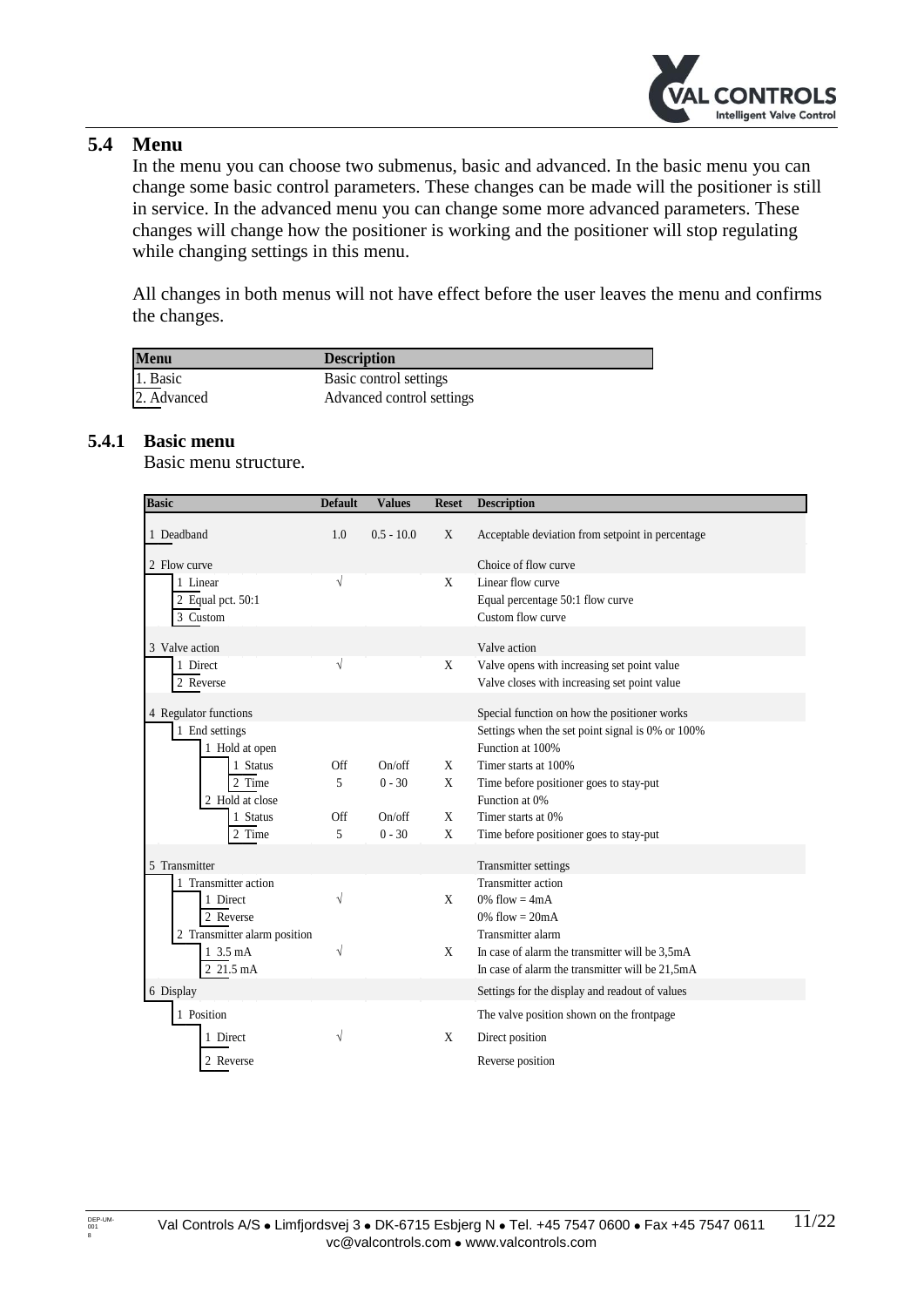

## <span id="page-11-0"></span>Deadband

The deadband can be manual altered from the user menu. The standard adjustment is 1% but this value can be changed from 0.5 to 10 %.

Note: The deadband is on the position of the valve - not the flow!

If the deadband is set to e.g. 5% the valve positioner will regulate in on a set point with an accuracy of  $+/- 5$  % and stay there until the position feedback is bigger than 5 %.

#### <span id="page-11-1"></span>Flow curve

The valve characteristic expresses the flow percent through a valve at different opening angles. To obtain an accurate regulation of the flow media it is important to choose a valve characteristic that is identical with the one for the valve used.

#### Linear valve characteristic

The flow through the valve is proportional with the travel of the valve. The linear valvecharacteristic can be chosen from the users menu.



#### Equal Percentage 50:1

The flow through the valve rises in the last part of the curve. The equal percentage valve characteristic can be chosen from the users menu.

DEP-UM<br>001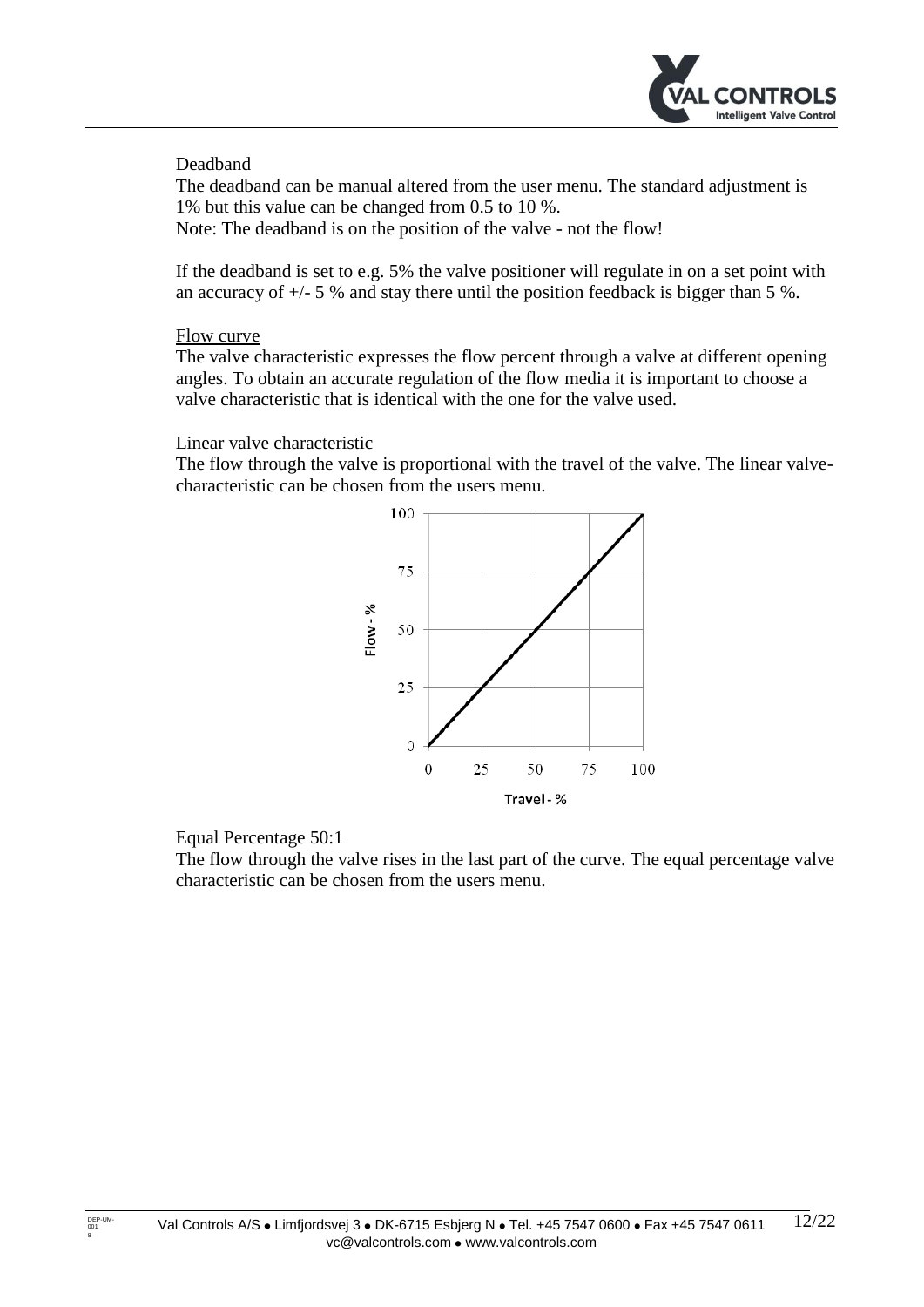



#### Custom curve

The positioner offers the user to define his own valve characteristic from the keyboard. This option makes it possible to use a wide range of valves and still be able to obtain an accurate regulation. The positioner needs 11 reference points to linearize an arbitrary valve characteristic. Point 0 and point 10 can not be entered as they must be (0%,0%) and (100%,100%).

| Point          | Travel % | Flow % |
|----------------|----------|--------|
| $\overline{0}$ | 0        | 0      |
| 1              | 66       | 0      |
| $\overline{2}$ | 72       | 16     |
| 3              | 78       | 33     |
| 4              | 83       | 50     |
| 5              | 89       | 66     |
| 6              | 94       | 83     |
| 7              | 100      | 100    |
| 8              | 100      | 100    |
| 9              | 100      | 100    |
| 10             | 100      | 100    |

When the points describing the flow curve are keyed in, the valve positioner will linearize the flow curve.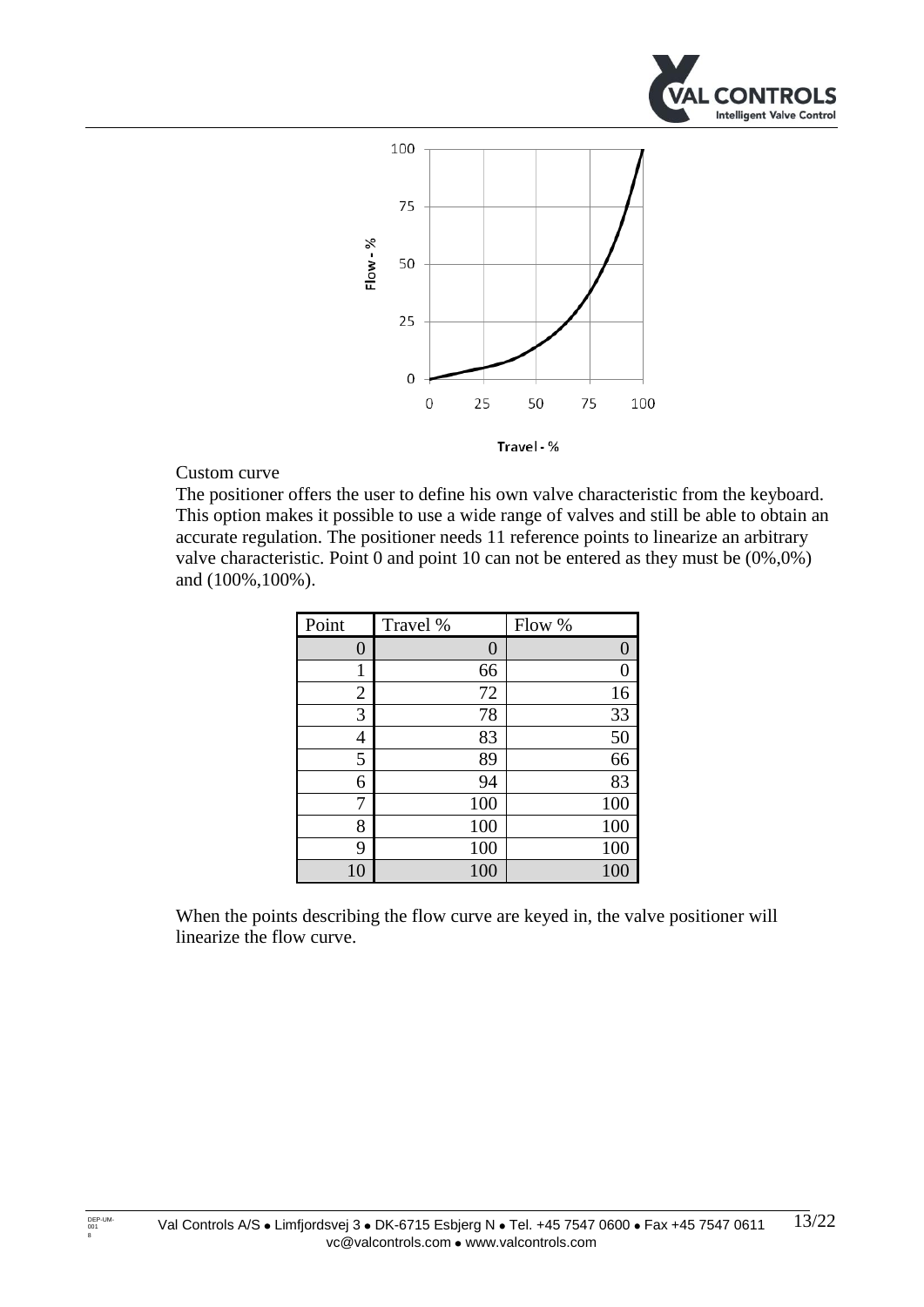



## <span id="page-13-0"></span>Valve action

Menu to select the Control Loop to be Direct or Reverse.

- Direct : Valve opens with increasing set point value  $\bullet$ 
	- Reverse : Valve closes with increasing set point value

#### <span id="page-13-1"></span>**Display**

Set the direction of the position shown on the front page.

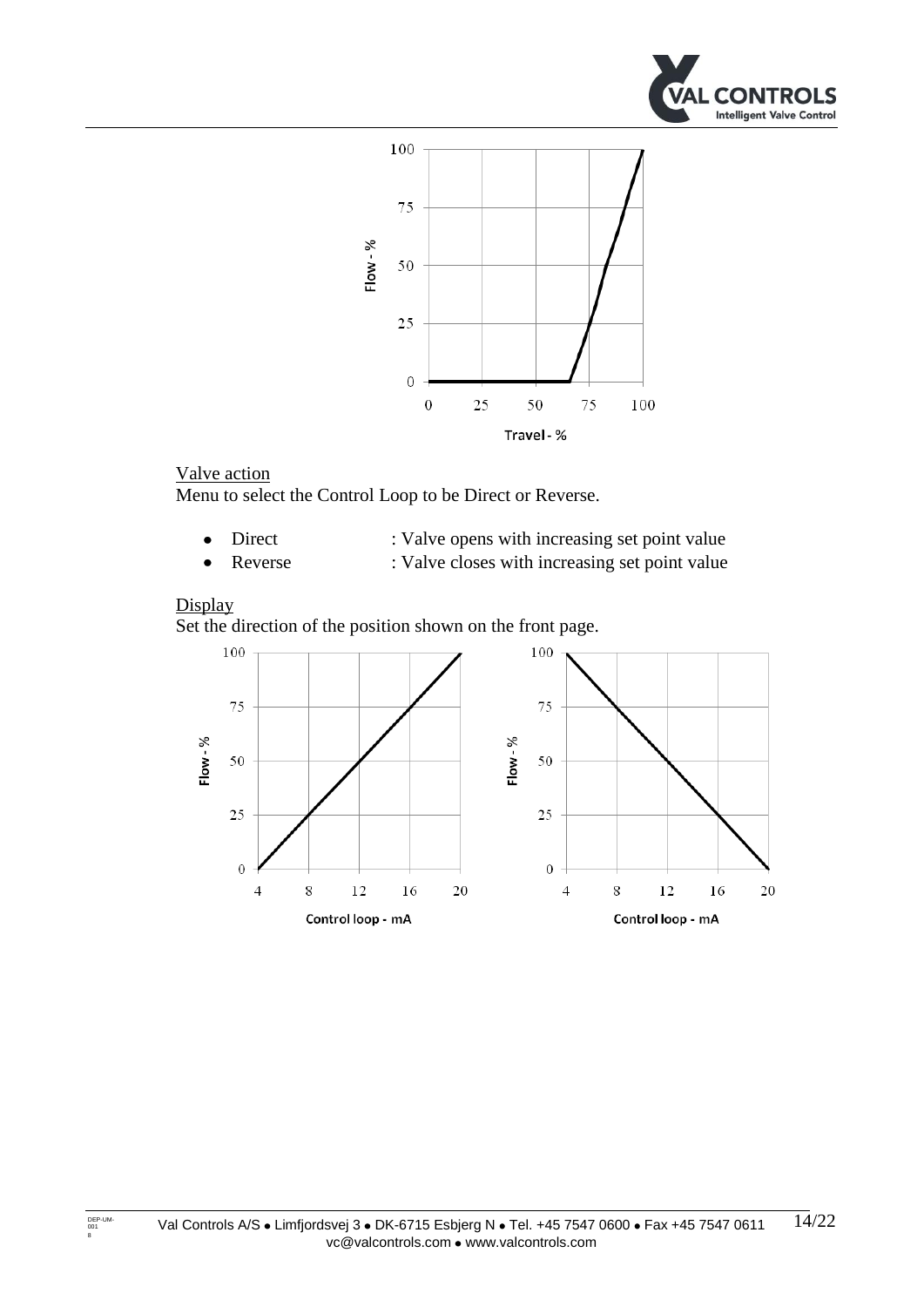

#### <span id="page-14-0"></span>Regulator

Menu to set whether the regulator should keep opening or closing at 0% and 100% End settings

- $\bullet$ Hold at Open:
	- o Status:
		- **Off:** Never hold
		- On: Hold after the number of seconds specified in the next menu
	- o Time: 0-30 sec. Do not have any effect if Status is Off
- Hold at Close:  $\bullet$ 
	- o Status:
		- **Off:** Never hold
		- On: Hold after the number of seconds specified in the next menu
	- o Time: 0-30 sec. Do not have any effect if Status is Off

#### <span id="page-14-1"></span>**Transmitter**

Menu to select the Transmitter Loop to be Direct or Reverse.

- Direct :  $0\%$  flow =  $4mA$
- Reverse :  $0\%$  flow =  $20mA$



The transmitter will go into an error position when regulator is not active, e.g. during calibration and manual control. It is possible to choose the two positions:

- 3.5mA +/- 0.2mA
- $21.5mA +/- 0.2mA$

#### <span id="page-14-2"></span>Display

Menu to set the settings regarding the display.

#### Position

The readout of the valve position on the front page can be reversed, that is 0%  $\rightarrow$ 100% and 100%  $\rightarrow$  0%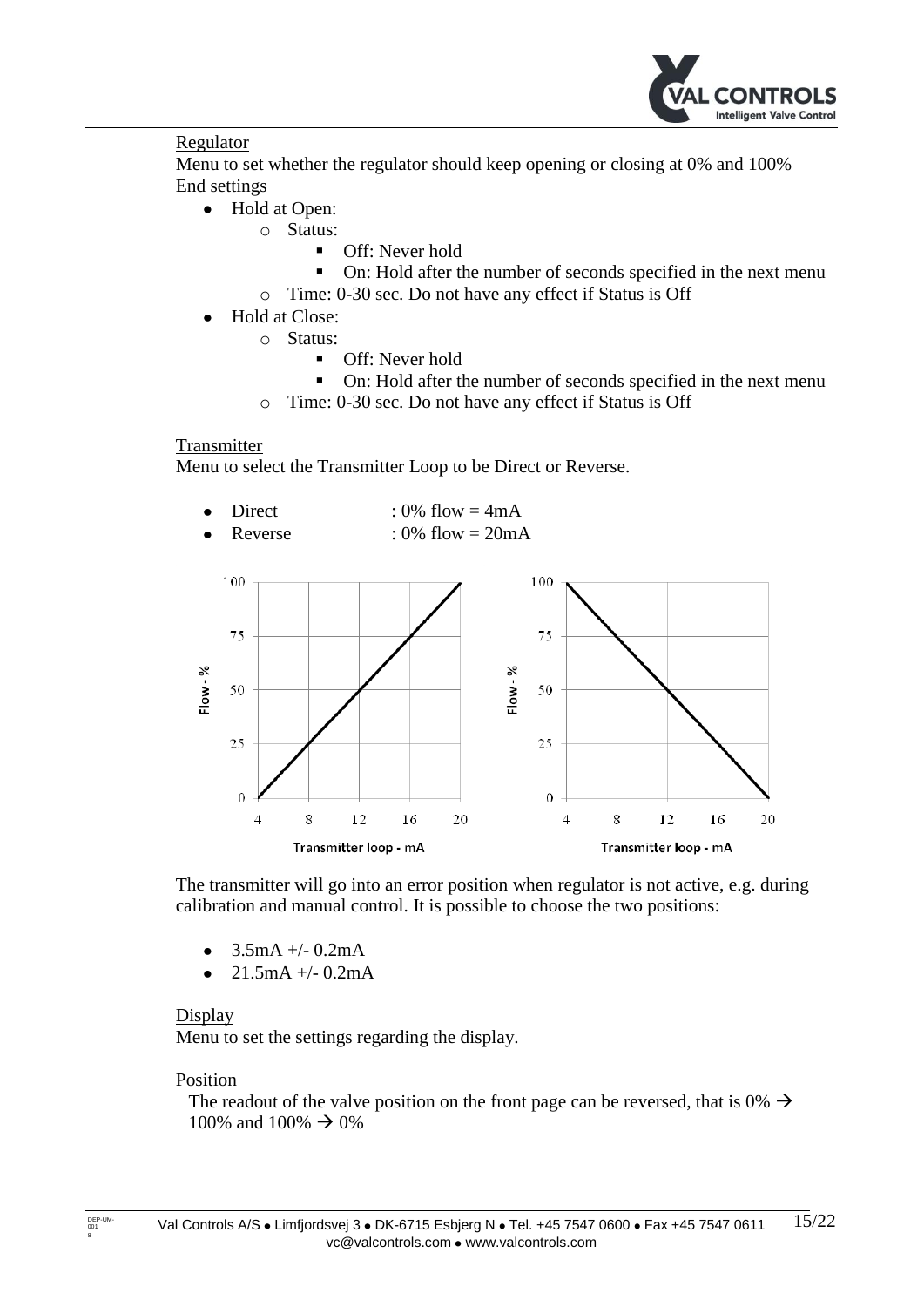

#### <span id="page-15-0"></span>**5.4.2 Advanced menu**

| Advanced menu                          | Default | Value        | Reset        | Description                                                     |
|----------------------------------------|---------|--------------|--------------|-----------------------------------------------------------------|
|                                        |         |              |              |                                                                 |
| 1 Manual Control                       |         |              |              | Manual control of positioner.                                   |
| 1 Control valves                       |         |              |              | Manual control of individual control valves                     |
| 2 Setpoint                             |         |              |              | Manual control of set point                                     |
| 3 Actuator                             |         |              |              | Manual control of control valve                                 |
| 4 Actuator pulse                       |         |              |              | Manual control of control valve using pulse only                |
| 2 Signal Calibration                   |         |              |              | Calibration of signals to control room                          |
| 1 Control loop                         |         |              |              | Calibration of 4-20 mA control signal                           |
| $2$ Transmitter loop                   |         |              |              | Calibration of 4-20 mA transmitter signal                       |
|                                        |         |              |              |                                                                 |
| 3 Configuration                        |         |              |              | Configuration of in- and outputs                                |
| 1 Valve function                       |         |              |              | Configuration of valve control                                  |
| 1 Open                                 |         |              |              | Menu to select valve position to open actuator                  |
| 2 Close                                |         |              |              | Menu to select valve position to close actuator                 |
| 3 Stay-put                             |         |              |              | Menu to select valve position to keep current actuator position |
| 2 Linear Correction                    |         |              |              | Configuration and calibration of the linear correction          |
| 1 Status                               |         |              | X            | Turn the linear correction on and off                           |
| 2 Calibration                          |         |              | $\mathbf{X}$ | Calibrate at 25%, 50% and 75%                                   |
| 4 Control Parameters                   |         |              |              | Control parameters for the regulator                            |
| 1 Close on-time                        | 100     | $5 - 1500$   | $\mathbf{X}$ |                                                                 |
| 2 Close off-time                       | 100     | $5 - 1500$   | X            |                                                                 |
| 3 Open on-time                         | 100     | $5 - 1500$   | X            |                                                                 |
| 4 Open off-time                        | 100     | $5 - 1500$   | $\mathbf{X}$ |                                                                 |
| 5 Hysteresis                           | 0.5%    | $0.3 - 10.0$ | X            |                                                                 |
| 6 Pulse Close                          |         |              | $\mathbf{x}$ |                                                                 |
|                                        | 2%      | $0.0 - 10.0$ |              |                                                                 |
| 7 Pulse Open<br>8 Position ADC 1st end | 2%      | $0.0 - 10.0$ | X            |                                                                 |
|                                        |         | $0 - 1023$   | X            |                                                                 |
| 9 Position ADC 2nd end                 |         | $0 - 1023$   | X            |                                                                 |
| 5 Reset                                |         |              |              | Resetting of positioner                                         |
| 1 Factory reset                        |         |              |              | Resets all marked with X                                        |

#### <span id="page-15-1"></span>Manual control

In manual control it is possible to control the positioner manually. It is possible to control the valves individually, control the set point manually and control the actuator with open and close.

#### <span id="page-15-2"></span>Signal calibration

In this menu you can calibrate the control loop and the transmitter loop.

#### <span id="page-15-3"></span>**Configuration**

In configuration the user can change how the valves operate during open, close and stay-put. It is also possible to choose the desired position feedback.

Linear Correction: Linear correction will allow you to calibrate the positions of the actuator at 25%, 50% and 75% to remove the deviation which may occur due to the use of a linear actuator. Use the up and down arrows to move the actuator. Make sure that the linear correction is calibrated when setting the status to On.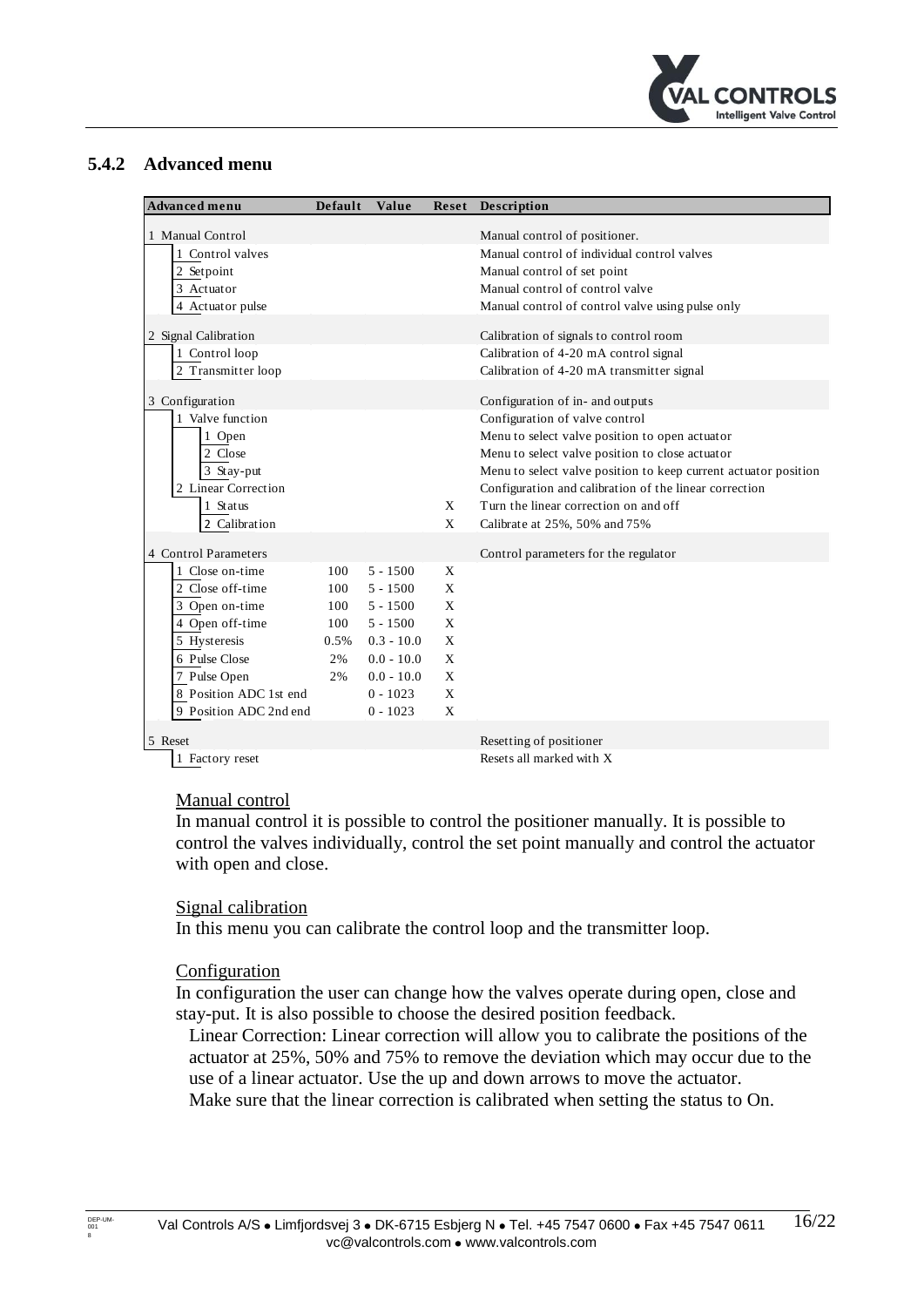

<span id="page-16-0"></span>Control parameters

This menu shall only be used by Val Controls certified personal. For more information please contact Val Controls

<span id="page-16-1"></span>Reset

In this menu it is possible to reset the positioner back to standard setting. Factory reset: Reset the parameters marked with X.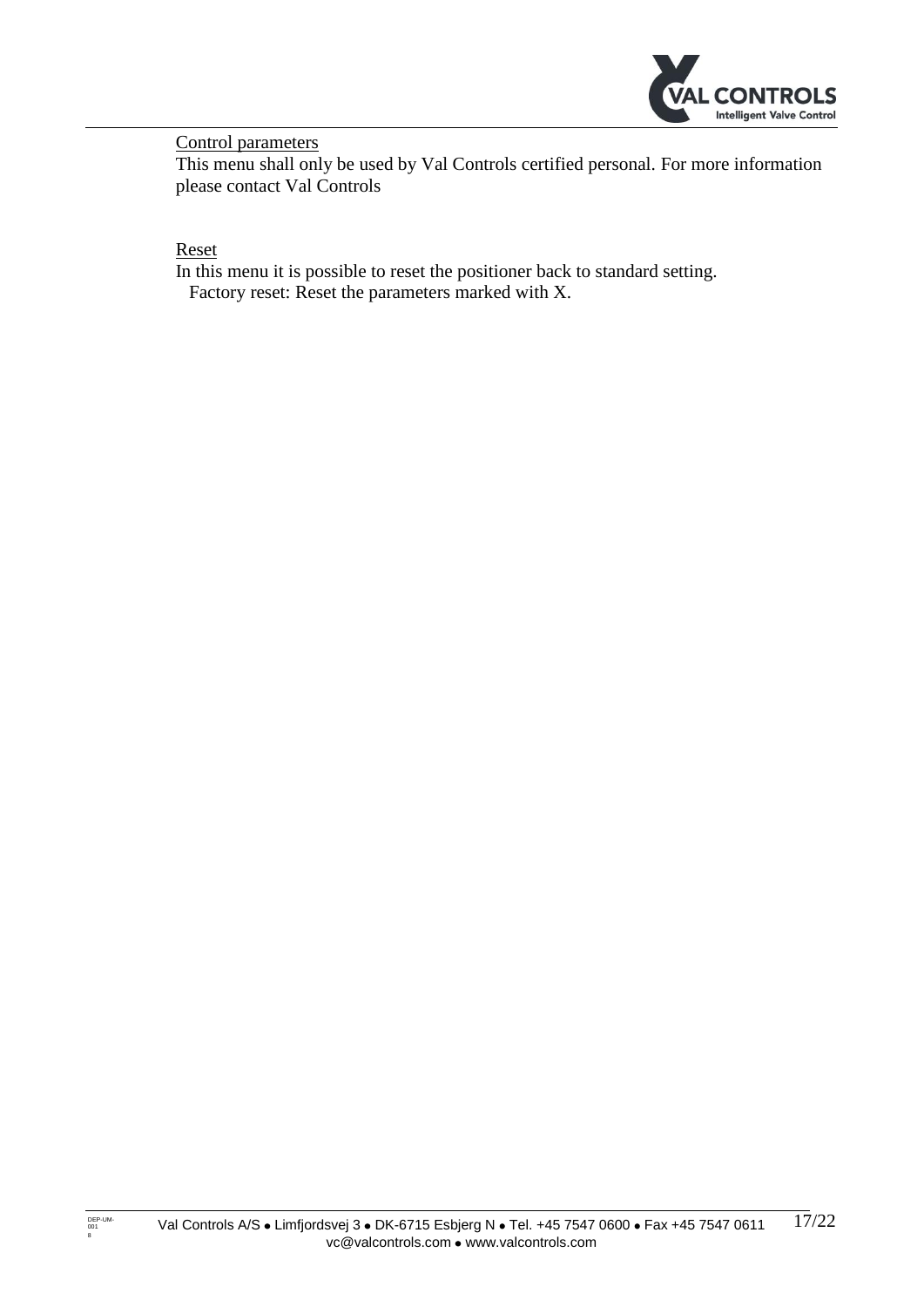

# <span id="page-17-0"></span>**6 Error no.**

# <span id="page-17-1"></span>**6.1 Mounting and settings**

| No. 101          | Solenoids/Piezo are not configured                        |
|------------------|-----------------------------------------------------------|
| Description      | The solenoids/piezo has not been configured in the menu   |
| Trouble shooting | Configure the solenoid/piezo in the advanced menu $(3.1)$ |

| <b>No. 102</b>   | Potentiometer is not connected                                                                                                        |
|------------------|---------------------------------------------------------------------------------------------------------------------------------------|
| Description      | The potentiometer has been selected as the position feedback signal, but there<br>is not connected a potentiometer to the positioner. |
| Trouble shooting | Connect a potentiometer to the positioner                                                                                             |

| No. 105          | Control loop is not calibrated                          |
|------------------|---------------------------------------------------------|
| Description      | The control loop is not calibrated                      |
| Trouble shooting | Calibrate the control loop from the advanced menu (2.1) |

| No. 106          | Transmitter loop is not calibrated                          |
|------------------|-------------------------------------------------------------|
| Description      | The transmitter loop is not calibrated                      |
| Trouble shooting | Calibrate the transmitter loop from the advanced menu (2.2) |

| No. 107          | <b>Linear Correction, wrong order</b>                                                                |
|------------------|------------------------------------------------------------------------------------------------------|
| Description      | The order of the calibration points was wrong.                                                       |
| Trouble shooting | Do the Linear correction calibration over again and this time switch the<br>positions of 25% and 75% |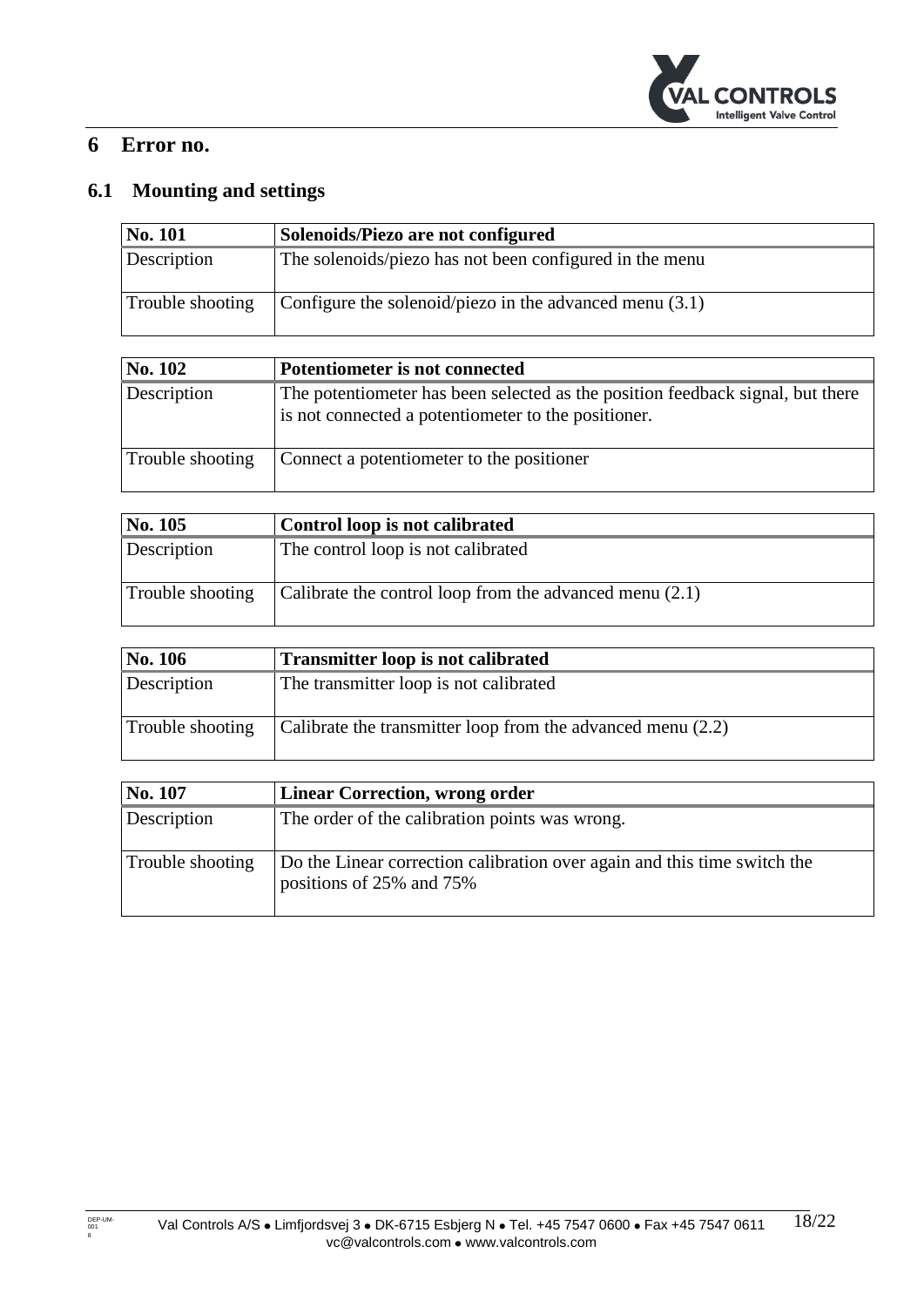

# <span id="page-18-0"></span>**6.2 Calibration**

| <b>No. 201</b>   | <b>Not Calibrated!</b>           |
|------------------|----------------------------------|
| Description      | The positioner is not calibrated |
| Trouble shooting | Calibrate the positioner         |

| <b>No. 202</b>   | Calibrated w. error. Using old values!                                                                   |
|------------------|----------------------------------------------------------------------------------------------------------|
| Description      | The last calibration failed and the positioner is using the parameters from the<br>previous calibration. |
| Trouble shooting | Investigate the Error log to find the reason to why the calibration failed.                              |

| No. 203          | Too few ADC points                                                                                               |
|------------------|------------------------------------------------------------------------------------------------------------------|
| Description      | The measured travel is not large enough                                                                          |
| Trouble shooting | Increase the travel. Notice that the allowed operation-angle is between 50-<br>60 degrees for a linear actuator. |

| No. 204          | No movement or too large actuator                                                                                                                                                                                                                |
|------------------|--------------------------------------------------------------------------------------------------------------------------------------------------------------------------------------------------------------------------------------------------|
| Description      | The positioner has not detected any movement                                                                                                                                                                                                     |
| Trouble shooting | Movement is confirmed visually:<br>The actuator is very slow moving. Use manual calibration without auto<br>tuning<br>• Check that the position feedback is connected correct<br>No movement:<br>Check that the solenoids are configured correct |
|                  | Check the hydraulic system                                                                                                                                                                                                                       |

| No. 205          | Travel time too long. Actuator is too big |
|------------------|-------------------------------------------|
| Description      | The travel time is larger than 120 sec    |
| Trouble shooting | Use manual calibration                    |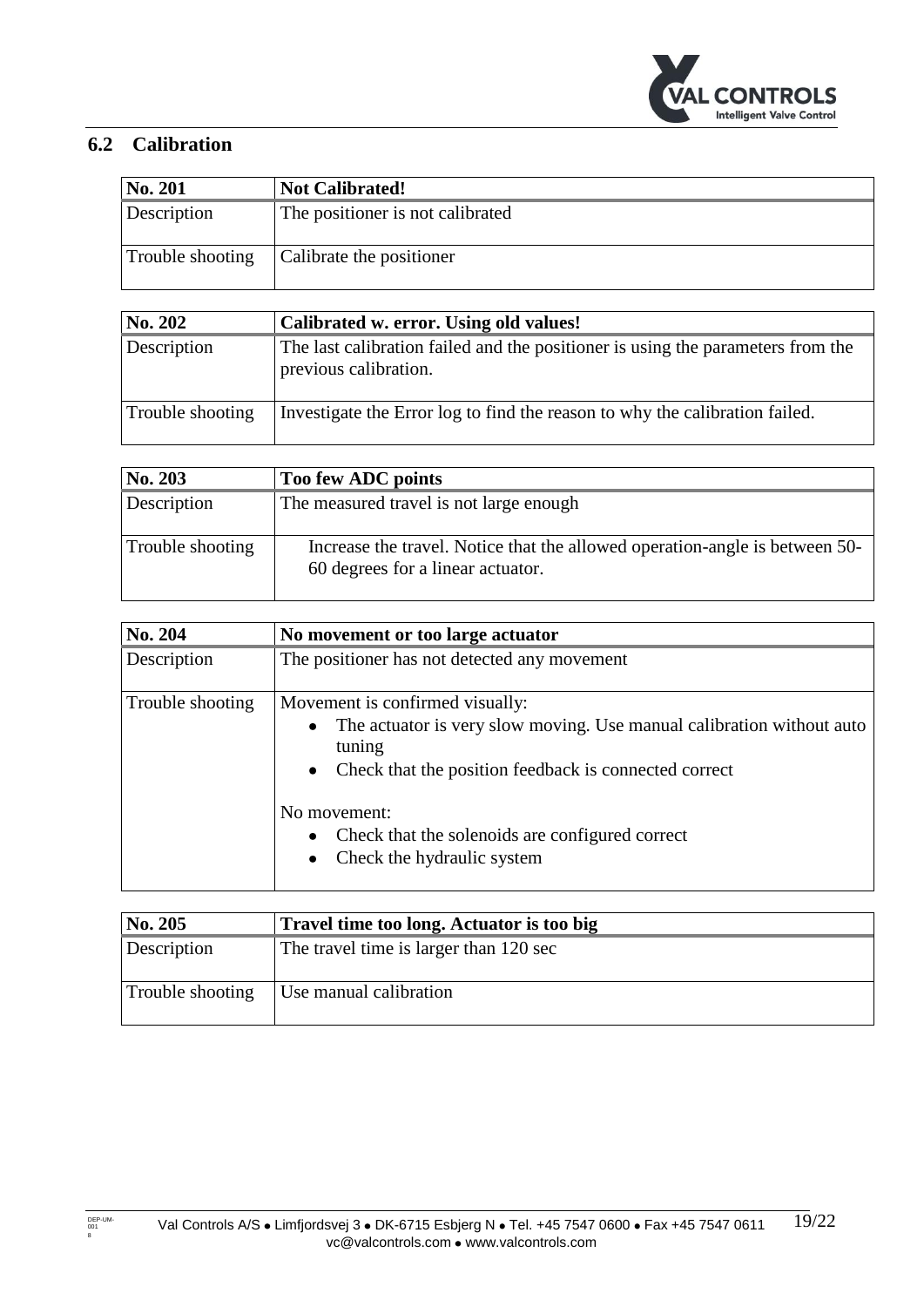

| <b>No. 206</b>   | Sensor signal is too noisy                                                                                                                |
|------------------|-------------------------------------------------------------------------------------------------------------------------------------------|
| Description      | The sensor signal is too noisy, even if the deadband has been set to 10%                                                                  |
| Trouble shooting | Improve signal quality<br>Increase the travel. Notice that the allowed operation-angle is between<br>50-60 degrees for a linear actuator. |

| No. 207          | <b>Calibration timeout</b>                |
|------------------|-------------------------------------------|
| Description      | A timeout occurred during the calibration |
| Trouble shooting | The travel time is too short.             |

| No. 208          | <b>Hold test failed</b>                                                 |
|------------------|-------------------------------------------------------------------------|
| Description      | The positioner is not able to hold the actuator at a 50%                |
| Trouble shooting | Check solenoid settings<br>• Check for leakages in the hydraulic system |

# <span id="page-19-0"></span>**6.3 Internal errors**

| <b>No. 9xx</b>   | <b>Internal Error contact support</b>                                                                                                                                   |
|------------------|-------------------------------------------------------------------------------------------------------------------------------------------------------------------------|
| Description      | An internal error has occurred                                                                                                                                          |
| Trouble shooting | Contact Val Controls A/S and give the following information:<br>Product type<br>$\bullet$<br>Software version<br>$\bullet$<br>Error number<br>• How did the error occur |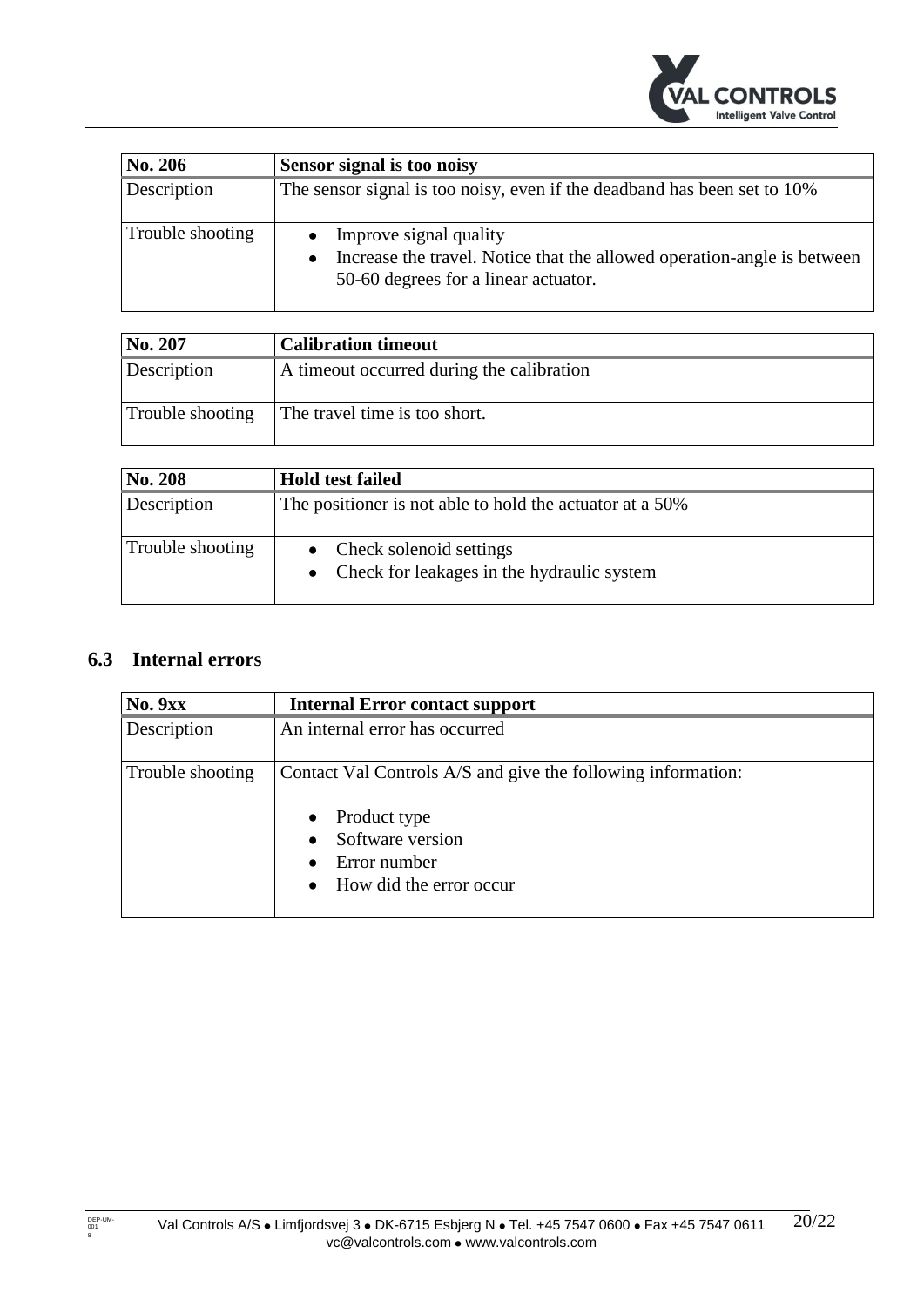

# <span id="page-20-0"></span>**7 Basic circuit diagram (Configuration 8)**

The following block diagram shows the EPP2000 positioner configuration 8.